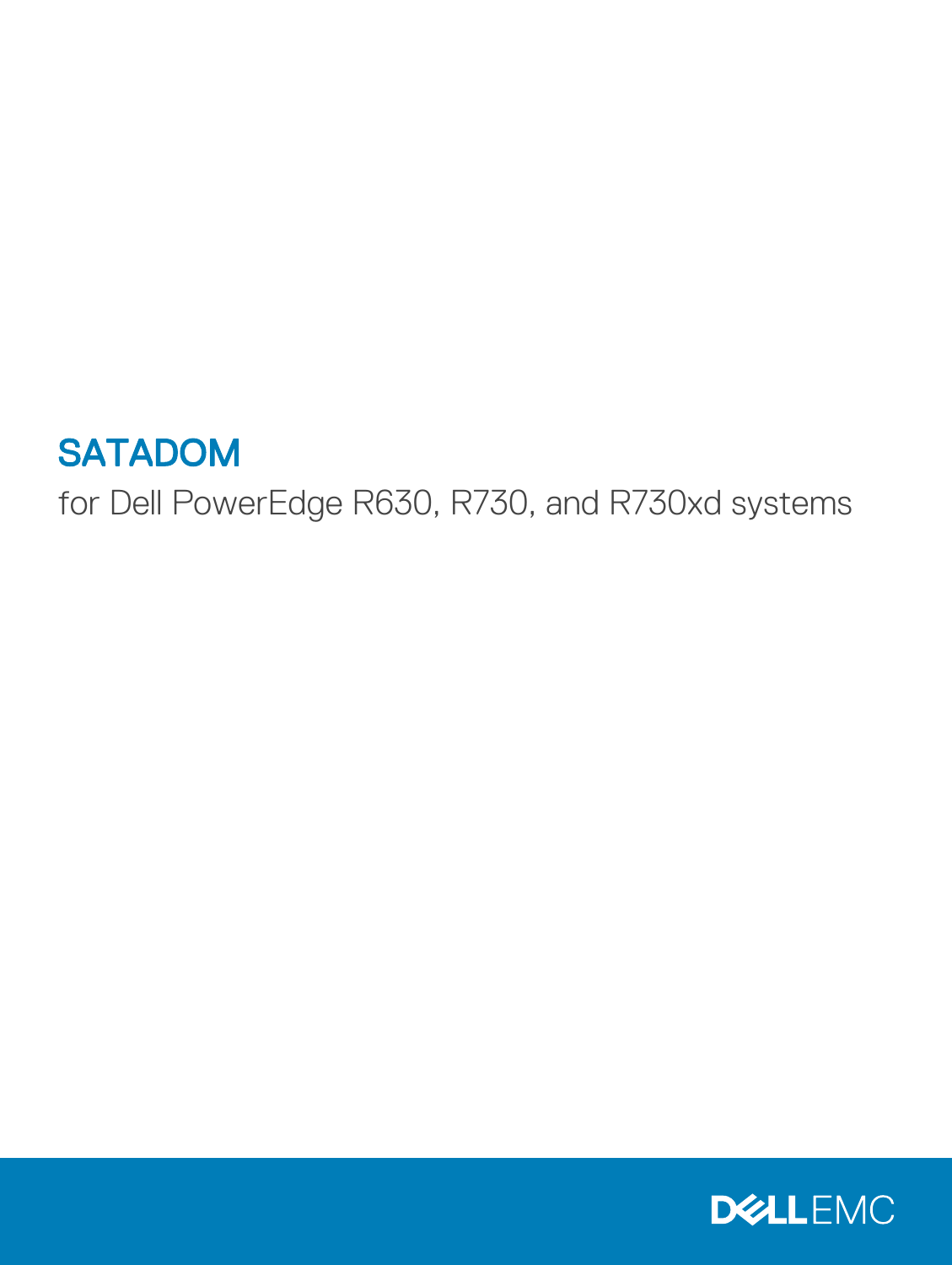#### Notes, cautions, and warnings

- NOTE: A NOTE indicates important information that helps you make better use of your product.
- A CAUTION: A CAUTION indicates either potential damage to hardware or loss of data and tells you how to avoid the problem.
- $\triangle$  WARNING: A WARNING indicates a potential for property damage, personal injury, or death.

**©** 2016 Dell Inc. All rights reserved. This product is protected by U.S. and international copyright and intellectual property laws. Dell and the Dell logo are trademarks of Dell Inc. in the United States and/or other jurisdictions. All other marks and names mentioned herein may be trademarks of their respective companies.

2016 - 10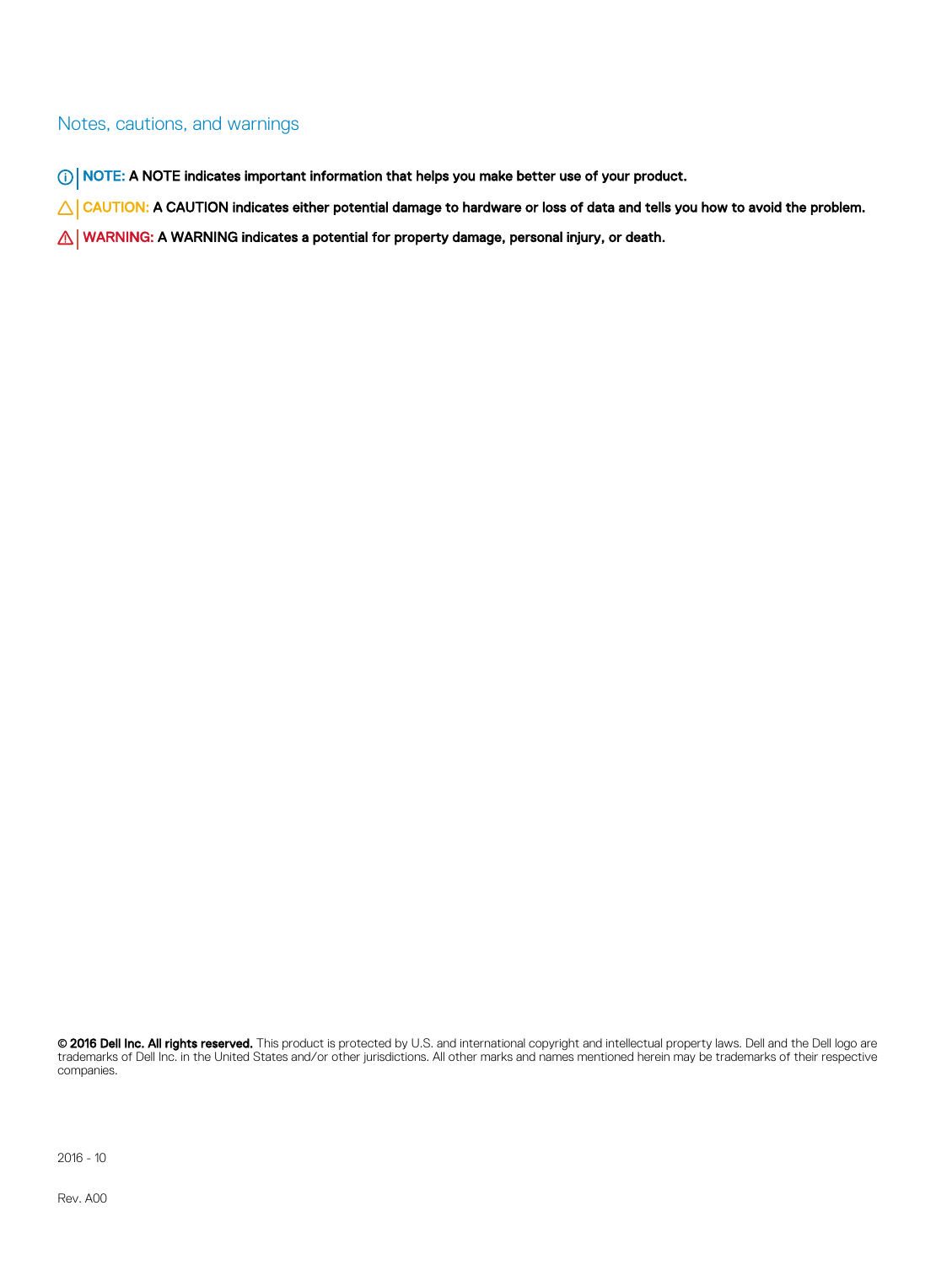## **Contents**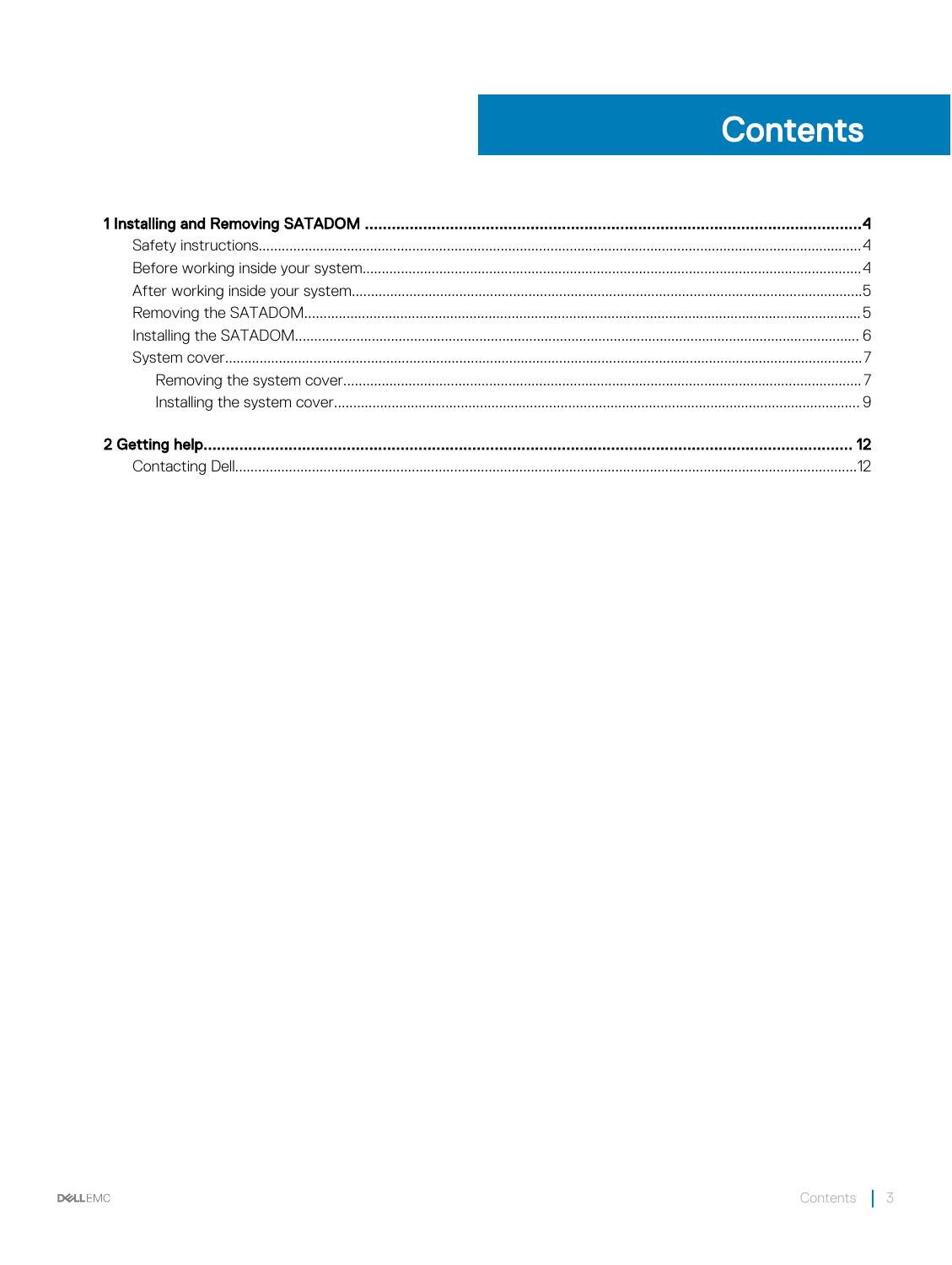# Installing and Removing SATADOM

<span id="page-3-0"></span>The 64 GB Serial ATA Disk on Module (SATADOM) Single-level cell (SLC) is available for the PowerEdge R630/R730/R730xd systems as a factory installed, internal solid state boot drive.

#### (i) NOTE: BIOS needs to be configured to ensure that the SATADOM is the first boot device.

This high-write endurance SATADOM has been validated for use in Software Defined Storage (SDS) solutions such as EMC ScaleIO.

This drive can be utilized for solutions that require a high-write endurance.

This drive is configured as a boot device on a dedicated controller that is separate from the main data drives.

#### NOTE: SATADOM is not recommended as a general purpose boot device.

#### Topics:

- **Safety instructions**
- Before working inside your system
- [After working inside your system](#page-4-0)
- [Removing the SATADOM](#page-4-0)
- [Installing the SATADOM](#page-5-0)
- [System cover](#page-6-0)

### Safety instructions

- $\triangle|$  WARNING: Whenever you need to lift the system, get others to assist you. To avoid injury, do not attempt to lift the system by yourself.
- WARNING: Opening or removing the system cover while the system is powered on may expose you to a risk of electric shock.
- $\wedge$  CAUTION: Do not operate the system without the cover for a duration exceeding five minutes.
- $\triangle|$  CAUTION: Many repairs may only be done by a certified service technician. You should only perform troubleshooting and simple repairs as authorized in your product documentation, or as directed by the online or telephone service and support team. Damage due to servicing that is not authorized by Dell is not covered by your warranty. Read and follow the safety instructions that are shipped with your product.
- $\cap$  NOTE: Dell recommends that you always use a static mat and static strap while working on components inside the system.
- $\cap$  NOTE: To ensure proper operation and cooling, all bays in the system and system fans must be populated always with either a component or with a blank.

### Before working inside your system

#### **Prerequisites**

Follow the safety guidelines listed in the Safety instructions section.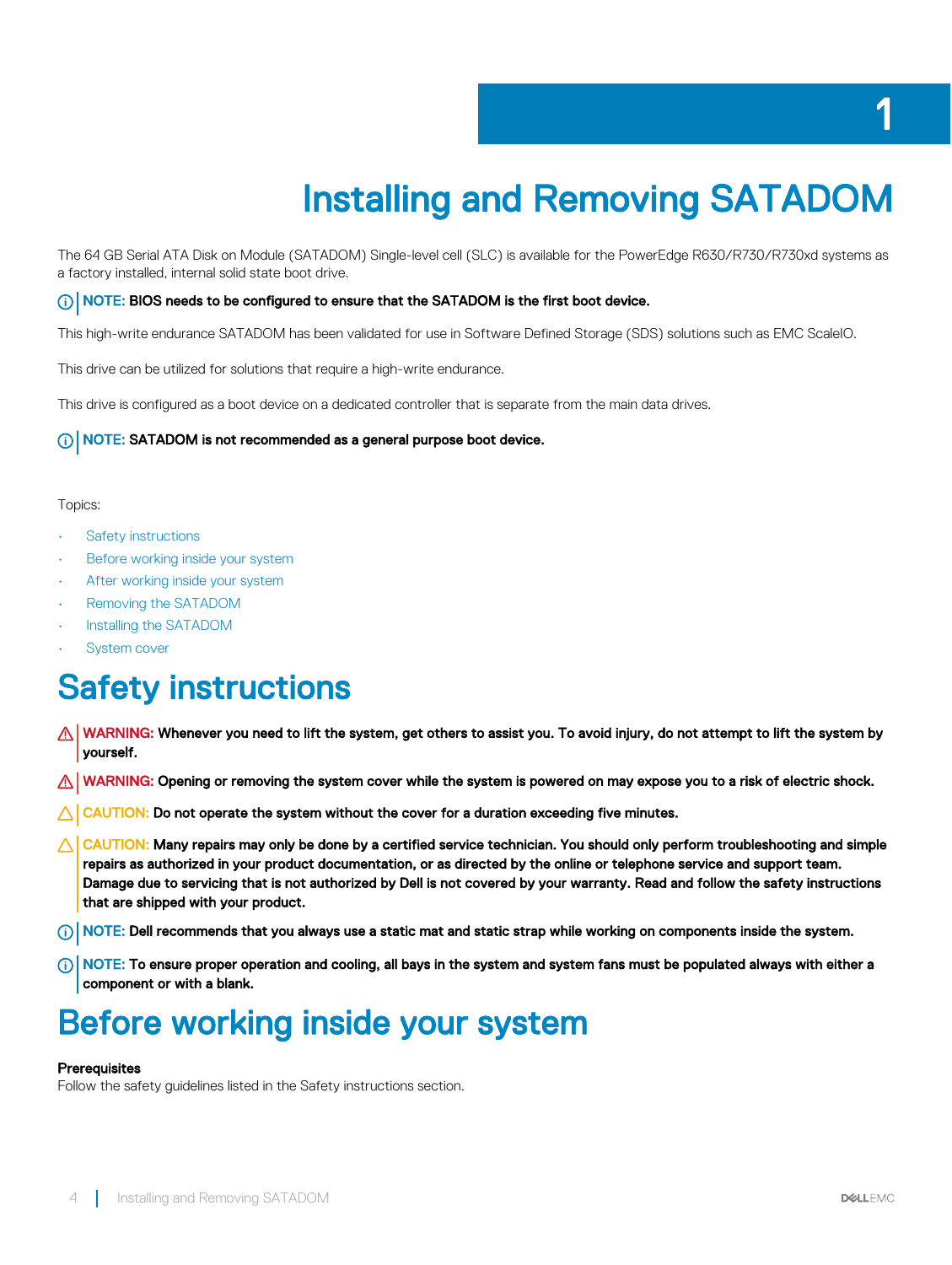#### <span id="page-4-0"></span>Steps

- 1 Turn off the system, including any attached peripherals.
- 2 Disconnect the system from the electrical outlet and disconnect the peripherals.
- 3 If applicable, remove the system from the rack.
	- For more information, see the *Rack Installation* placemat at **Dell.com/poweredgemanuals**.
- 4 Remove the system cover.

### After working inside your system

#### **Prerequisites**

Follow the safety guidelines listed in the Safety instructions section.

#### Steps

- 1 Install the system cover.
- 2 If applicable, install the system into the rack.

For more information, see the *Rack Installation* placemat at **Dell.com/poweredgemanuals**.

- 3 Reconnect the peripherals and connect the system to the electrical outlet.
- 4 Turn on the system, including any attached peripherals.

## Removing the SATADOM

#### **Prerequisites**

- $\triangle$  CAUTION: Many repairs may only be done by a certified service technician. You should only perform troubleshooting and simple repairs as authorized in your product documentation, or as directed by the online or telephone service and support team. Damage due to servicing that is not authorized by Dell is not covered by your warranty. Read and follow the safety instructions that are shipped with your product.
- 1 Follow the safety guidelines listed in the Safety instructions section.
- 2 Follow the procedure listed in the Before working inside your system section.

#### **Steps**

- 1 Disconnect the power cable from the SATADOM and the system board.
- 2 Using a plastic scribe, press the metal clip to release the SATADOM.
- 3 Holding the SATADOM by its edges, pull the SATADOM until the card disengages from the SATA connector on the system board.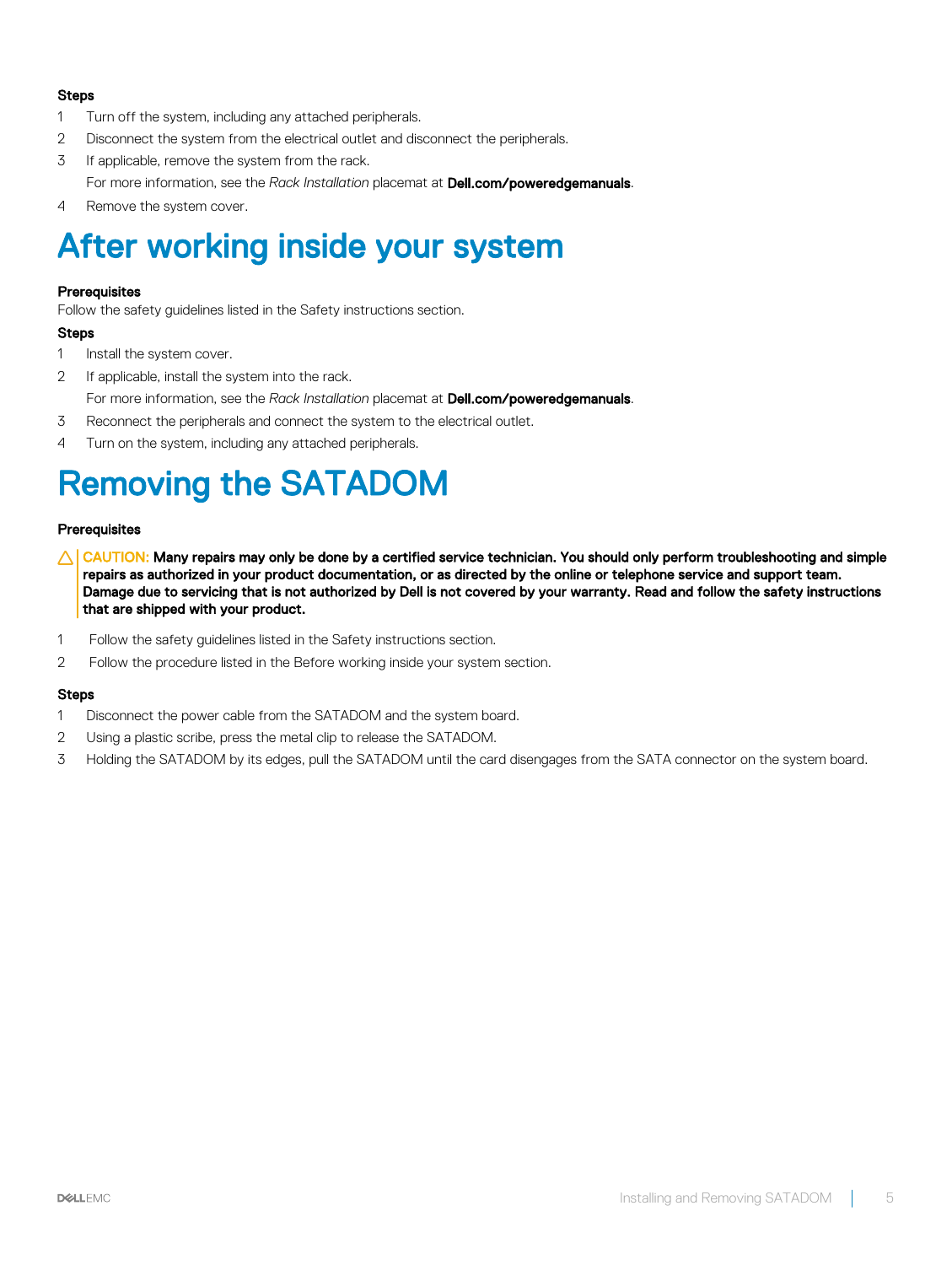<span id="page-5-0"></span>

#### Figure 1. Removing the SATADOM

- 
- 
- 1 SATADOM 2 SATA connector
- 3 power cable 4 system board power connector

#### Next steps

Follow the procedure listed in the After working inside your system section.

### Installing the SATADOM

#### **Prerequisites**

- $\wedge$  CAUTION: Many repairs may only be done by a certified service technician. You should only perform troubleshooting and simple repairs as authorized in your product documentation, or as directed by the online or telephone service and support team. Damage due to servicing that is not authorized by Dell is not covered by your warranty. Read and follow the safety instructions that are shipped with your product.
- 1 Follow the safety guidelines listed in the Safety instructions section.
- 2 Follow the procedure listed in the Before working inside your system section.

#### Steps

- 1 Holding the SATADOM by its edges, position it so that the card edge connector aligns with the SATA connector on the system board.
- 2 Press the SATADOM until it is fully seated.
- 3 Reconnect all the cables.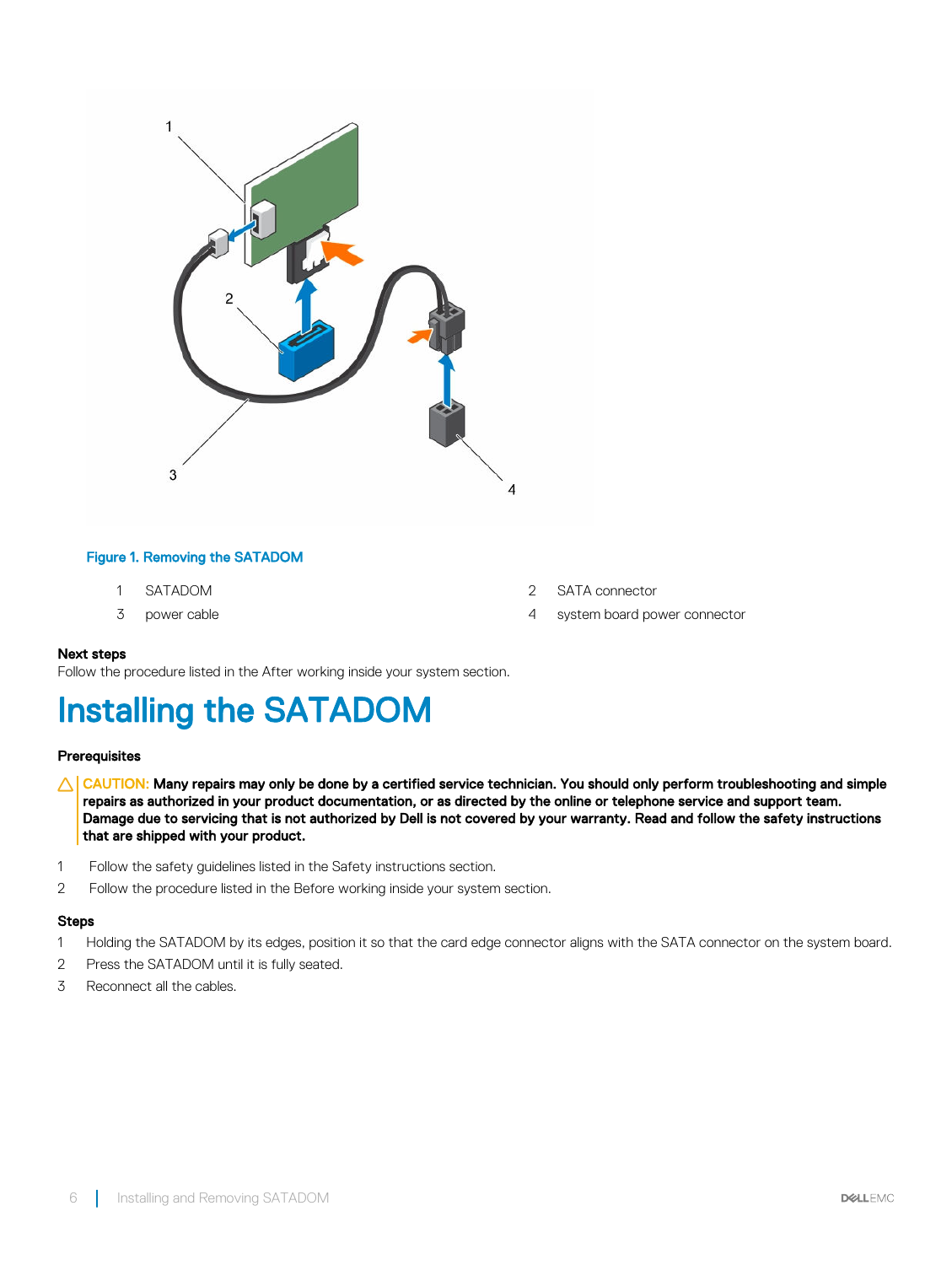<span id="page-6-0"></span>

#### Figure 2. Installing the SATADOM

- 
- 
- 1 SATADOM 2 SATA connector
- 3 power cable 4 system board power connector

#### Next steps

- 1 Install the system cover.
- 2 Follow the procedure listed in the After working inside your system section.

### System cover

The system cover protects the components inside the system and helps in maintaining air flow inside the system. Removing the system cover enables the intrusion switch that aids in maintaining system security.

### Removing the system cover

#### **Prerequisites**

- 1 Follow the safety guidelines listed in the Safety instructions section.
- 2 Turn off the system, including any attached peripherals.
- 3 Disconnect the system from the electrical outlet and disconnect the peripherals.
- 4 If applicable, remove the system from the rack. For more information, see the *Rack Installation* placemat at **Dell.com/poweredgemanuals**.

#### **Steps**

- 1 Rotate the latch release lock counter clockwise to the unlocked position.
- 2 Lift the latch toward the back of the system.

The system cover slides back and the tabs on the system cover disengage from the slots on the chassis.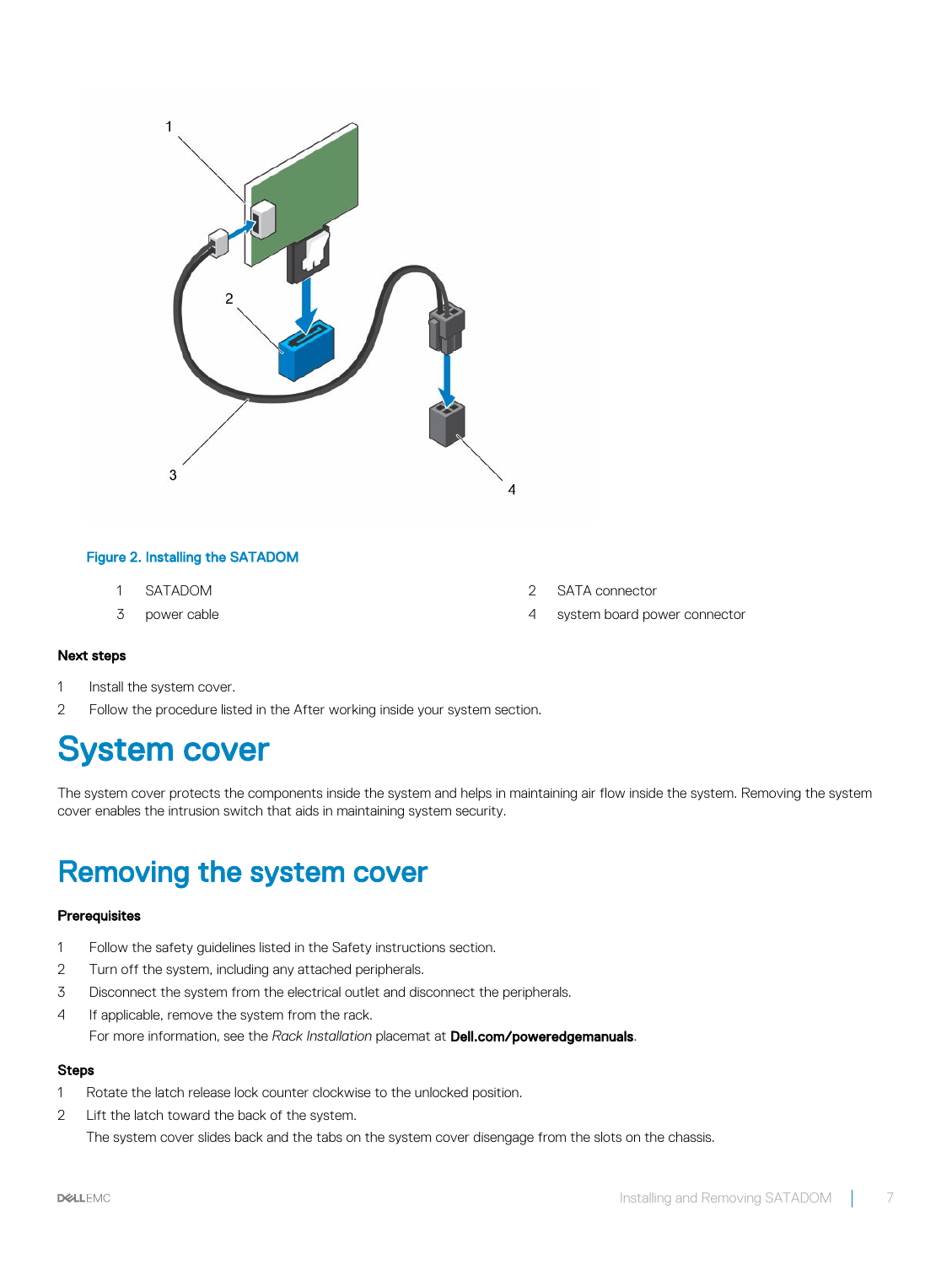### $\bigcirc \vert$  NOTE: The position of the latch may vary depending on the configuration of your system.

3 Hold the cover on both sides, and lift the cover away from the system.



#### Figure 3. Removing the system cover for R630

- 1 latch release lock 2 latch
- 3 system cover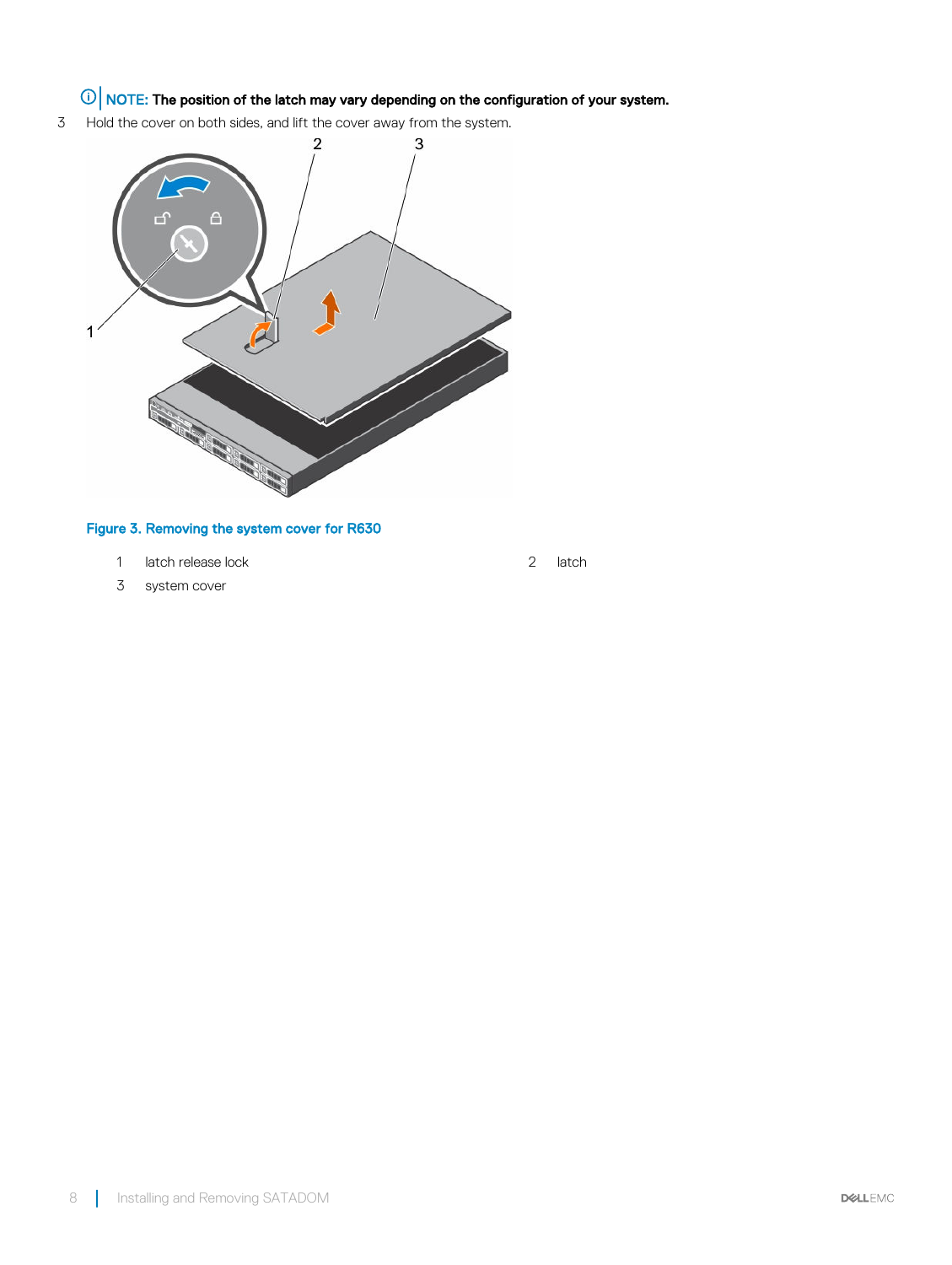<span id="page-8-0"></span>

#### Figure 4. Removing the system cover for R730/R730xd

- 1 system cover 2 latch
- 3 latch release lock

#### Next steps

- 1 Install the system cover.
- 2 If applicable, remove the system from the rack. For more information, see the *Rack Installation* placemat at **Dell.com/poweredgemanuals**.
- 3 Reconnect the peripherals and connect the system to the electrical outlet.
- 4 Turn on the system, including any attached peripherals.

### Installing the system cover

#### **Prerequisites**

- 1 Follow the safety guidelines listed in the Safety instructions section.
- 2 Turn off the system, including any attached peripherals.
- 3 Disconnect the system from the electrical outlet and disconnect the peripherals.
- 4 If applicable, remove the system from the rack. For more information, see the *Rack Installation* placemat at **Dell.com/poweredgemanuals**.

#### **Steps**

- 1 Align the slots on the system cover with the tabs on the chassis.
- 2 Align the tabs at the bottom of the system cover with the slots on the chassis.
- 3 Push the system cover latch down.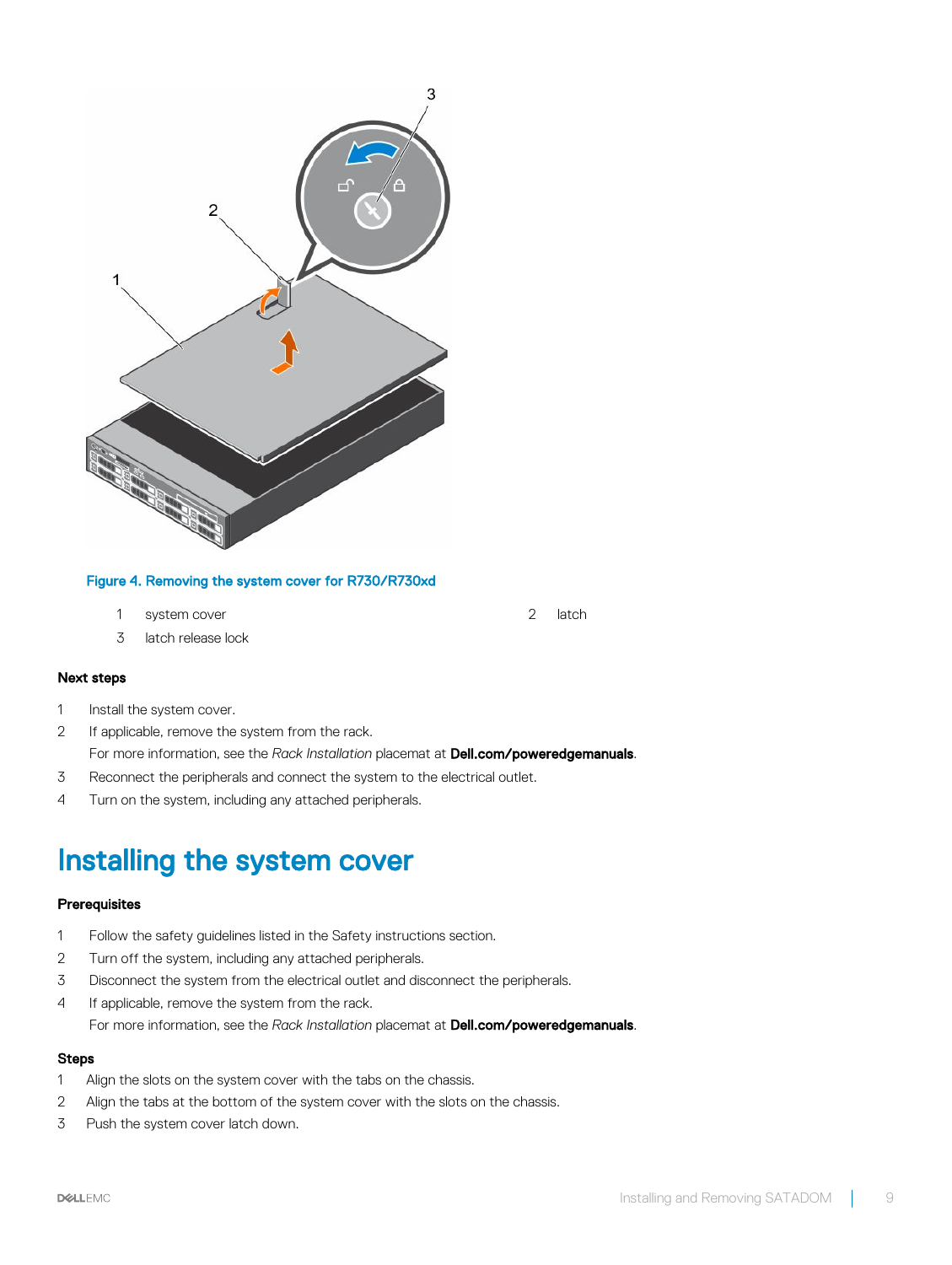### $\bigcirc$  NOTE: The position of the latch may vary depending on the configuration of your system.

The system cover slides forward and the slots on the system cover engage with the tabs on the chassis. The system cover latch locks into place when the system cover is completely engaged with the tabs on the chassis.



#### Figure 5. Installing the system cover for R630

- 1 latch release lock 2 latch
- 3 system cover

10 | Installing and Removing SATADOM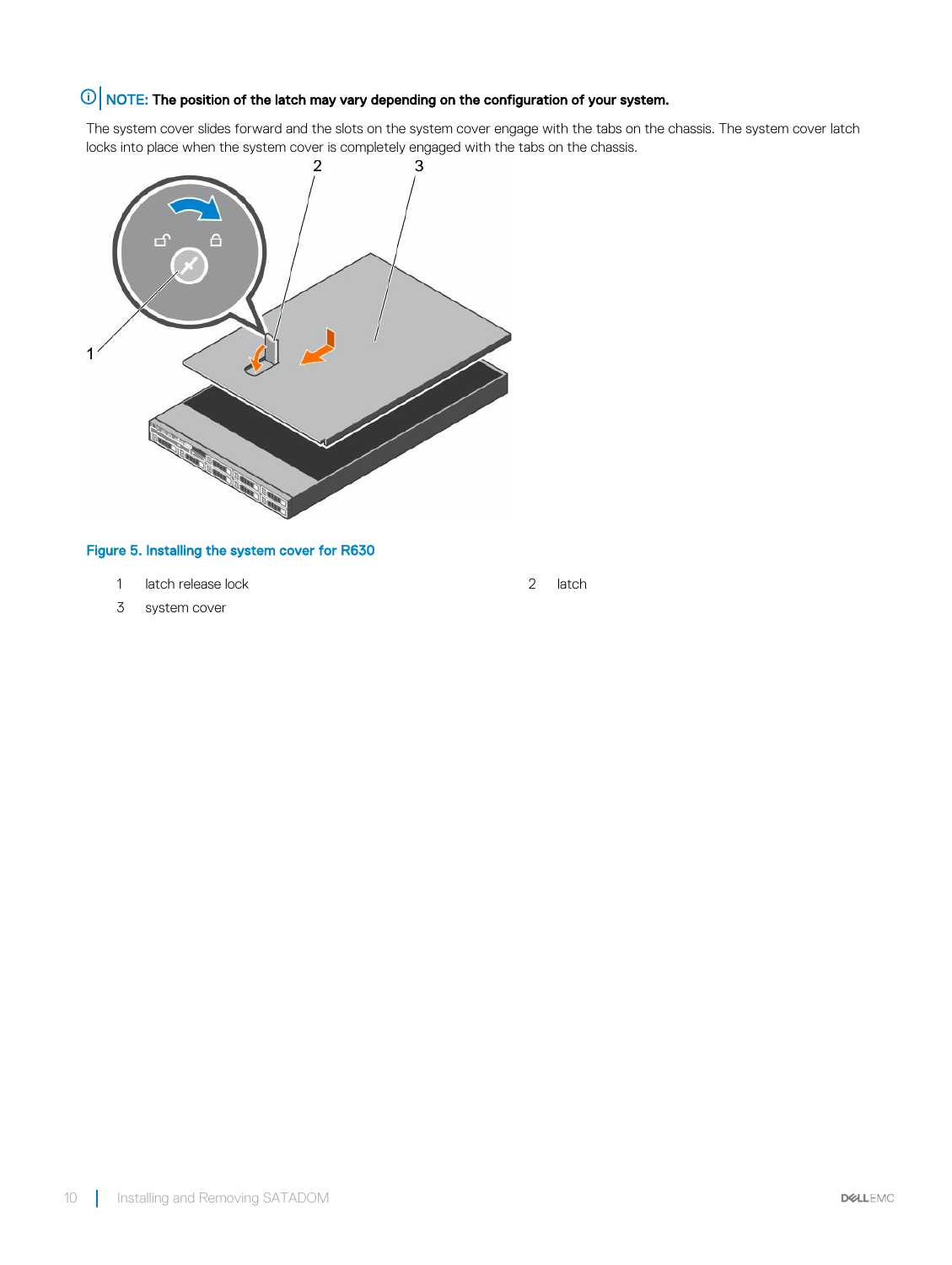

#### Figure 6. Installing the system cover for R730/R730xd

- 1 system cover 2 latch
- 3 latch release lock

#### Next steps

- 1 If applicable, remove the system from the rack. For more information, see the *Rack Installation* placemat at **Dell.com/poweredgemanuals**.
- 2 Reconnect the peripherals and connect the system to the electrical outlet.
- 3 Turn on the system, including any attached peripherals.